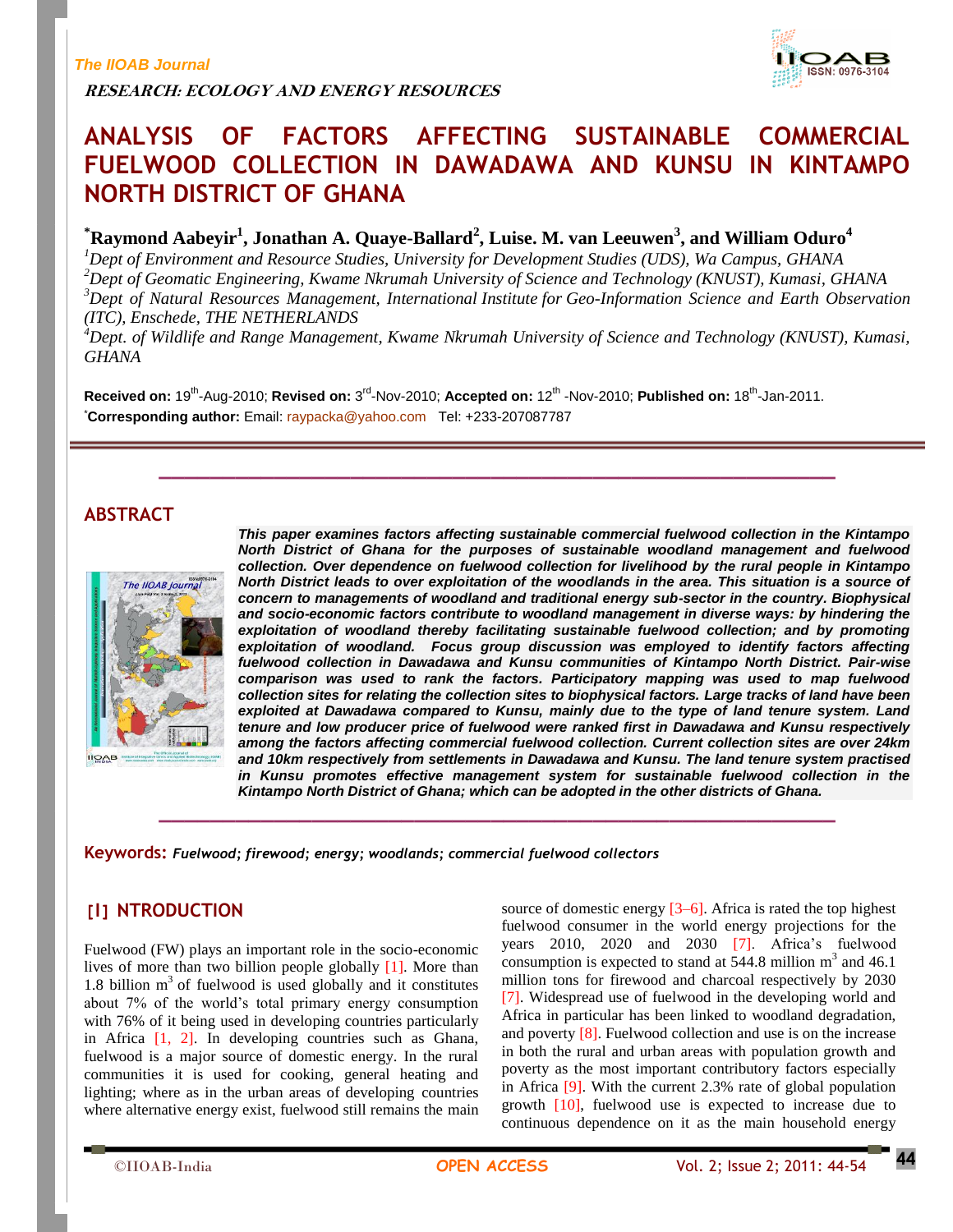

source. The current situation poses considerable challenge to the forests and woodland resources [11, 12].

This means that every effort must be made to ensure sustainable fuelwood collection by ensuring sustainable woodland management if the above targets must be met. The demand for fuelwood and its social consequences may worsen for the urban poor of developing countries particularly at this time that prices of petroleum products are on the increase. Fuelwood use is on the increase and concerted effort towards sustainable woodland management is crucial for sustainable fuelwood collection [13]. Notwithstanding the important role fuelwood plays globally and the growing interest in fuelwood use, its collection particularly for commercial purposes is widely criticised for its contribution to woodlands and forests degradation [4, 14, 15, 16, 7]. By their objective, commercial fuelwood collectors are those who harvest fuelwood for sale. By their nature they fell both live and dead trees preferably species with high calorific value. They also harvest both primary and secondary preferred tree species [17] depending on the kind of tools collectors use; chainsaw users prefer primary tree species which have high wood density and high market value while cutlass or axe users harvest secondary tree species because they are easy to cut though their wood densities are low. They also rent woodlands from the chiefs and landlords in countries such as Ghana. Poor woodland access triggers environmental degradation which in turn aggravates poverty and further worsens the situation of degradation [16]. The effects of fuelwood collection on woodlands and forest can be reduced through good management practices [18]. Understanding factors that affect fuelwood collection can improve management of woodlands in order to minimize the negative effects associated with commercial fuelwood collection and the consequences on human well-being.

Ghana depends heavily on fuelwood especially for her domestic energy needs. The pattern of fuelwood consumption in Ghana is not different from what is observed in other developing countries. Consumption is on the increase while the quantity and quality of woodlands are decreasing. Fuelwood constitutes about 70% of energy consumed in Ghana [11, 19]. Ghana is one of the countries with high per capita fuelwood demand in West Africa and among the top two in charcoal consumption, signifying the important role fuelwood plays in Ghana's socio-economic development [20, 21]. It is therefore not surprising when the Strategic National Energy Plan (SNEP) 2006-2020 projects a rise in fuelwood consumption from 14 million ton in 2000 to between 38 - 48 million ton by 2012, and 54 - 66 million ton by 2020 [11]. In Ghana, much of the fuelwood that is consumed in the urban centres of the country is produced in areas such as Kintampo North District (KND) within the transitional zone, which is ecologically fragile. Despite the ecological sensitive nature of these areas, commercial fuelwood collection is one of the main sources of income for the rural poor who defy conservation practices to

make ends meet on daily basis. Besides, the transition zone is noted for the heavy presence of migrant population most of whom are engaged in fuelwood collection for commercial purposes. The migrants do not have ownership rights to the woodlands and thus rent woodlands from the chiefs and individual family heads. The ownership of planted trees on rented lands is not clearly defined in Ghana and does not encourage people to plant trees on rented lands to supplement fuelwood collection from natural woodlands [22]. Also, Land based economic activities have expanded leading to accelerated woodland conversion to farms and settlements. Thus woodlands are under severe pressure raising questions about their sustainability and future fuelwood supply.

The threat to sustainable woodland management and for that matter sustainable fuelwood collection poses a great challenge to the traditional sub-energy management in Ghana; particularly to meet the energy needs of the country between 2012 and 2020 as projected in the Strategic National Energy Plan [11]. It is therefore imperative to analyse the factors affecting sustainable fuelwood collection in the major commercial fuelwood producing areas at KND. This will contribute to solutions to sustainable commercial fuelwood collection while minimising its impacts on other natural resources. It is against the above views that the research was set out to analyse factors affecting fuelwood collection.

### **[II] MATERIALS AND METHODS**

#### *2.1. Study area*

KND is one of the major producers of fuelwood within the transition zone of Ghana. Livelihood activities of majority of the people are natural resources based such as farming and commercial fuelwood collection [23]. The fuelwood collection is either the primary source of incomes or a supplement to the mainstream agriculture.

The district has many rivers and undulating topography **[Figure–1]** which influence the choice of fuelwood collection areas. KND is located between latitudes 8º45'N and 7º45'N and Longitudes 1º20'W and 2°1'W. The district has a surface area of about 5,108km². It shares boundaries with five other districts: West Gonja to the North, Bole to the West, East Gonja to the North-East, Kintampo South to the South, and Pru to the South-East. Some of these districts are also known for commercial fuelwood collection. The district is strategically located at the centre of Ghana and serves as a transit point for migrants from the northern part of the country [24]. The elevation of the terrain ranges between 60 -150m above mean sea level. The fuelwood collection is either the primary source of incomes or a supplement to the mainstream agriculture. The Tamale–Techiman–Kumasi trunk road passes through the district which facilitates the transportation of fuelwood to commercial markets in Accra, Kumasi and other urban centres thus creating a ready market for fuelwood. This has therefore made fuelwood collection a brisk business in KND.

KND falls under the interior wooded savannah. However, due to its transitional nature, the area does not totally exhibit typical savannah conditions. The savannah is heavily wooded, though most of the trees are not as tall and gigantic as those in the moist deciduous forest. It is believed that the transitional zone was once forested and that the savannah conditions currently prevailing have been as a result of man's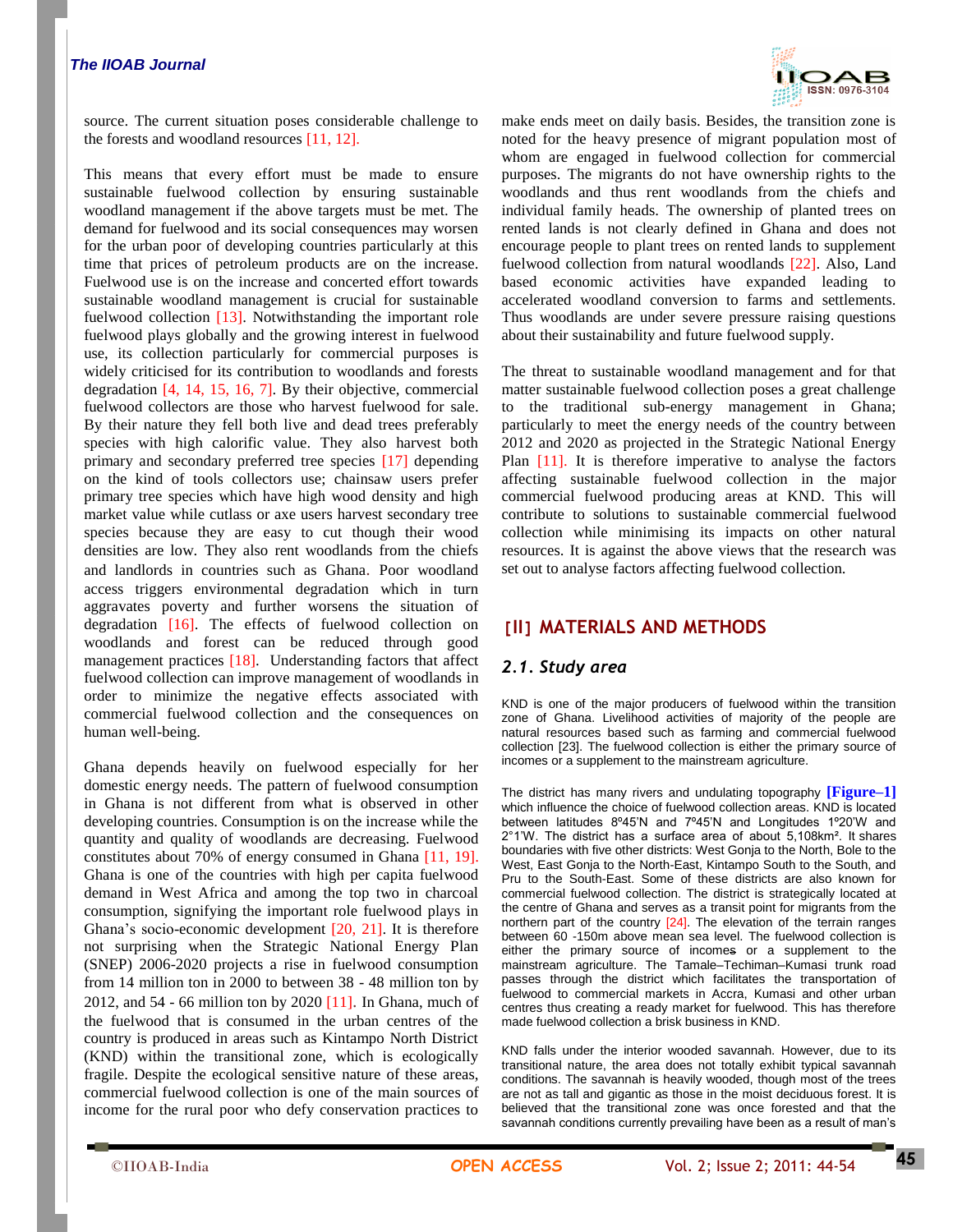

activities such as agriculture, logging, bush fire [25] and fuelwood harvesting. KND experiences the interior Savannah type of climate as it is within the transitional zone of Ghana with the mean annual rainfall which is between 1,400mm-1,800mm



**Fig: 1. Study Area**

### *2.2. Materials and software*

The Visible Near Infrared (VNIR) bands of Aster January 29th, 2007 image was used as the base map for the mapping of the fuelwood collection sites. Garmin 76S hand-held Global Positioning System (GPS) was used to pick sample locations of fuelwood collection sites

in the field. A topographic map (1:50,000) was used as a guide during the reconnaissance survey and field visits. ERDAS Imagine 9.1 software was used to process the image; ArcGIS 9.2 software was used to overlay roads, rivers and contours with the image; and SPSS 15.0 software was used to process and analyse the socio-economic data. Microsoft Office Excel was also used to sort the GPS data for transformation into the Ghanaian local coordinate system.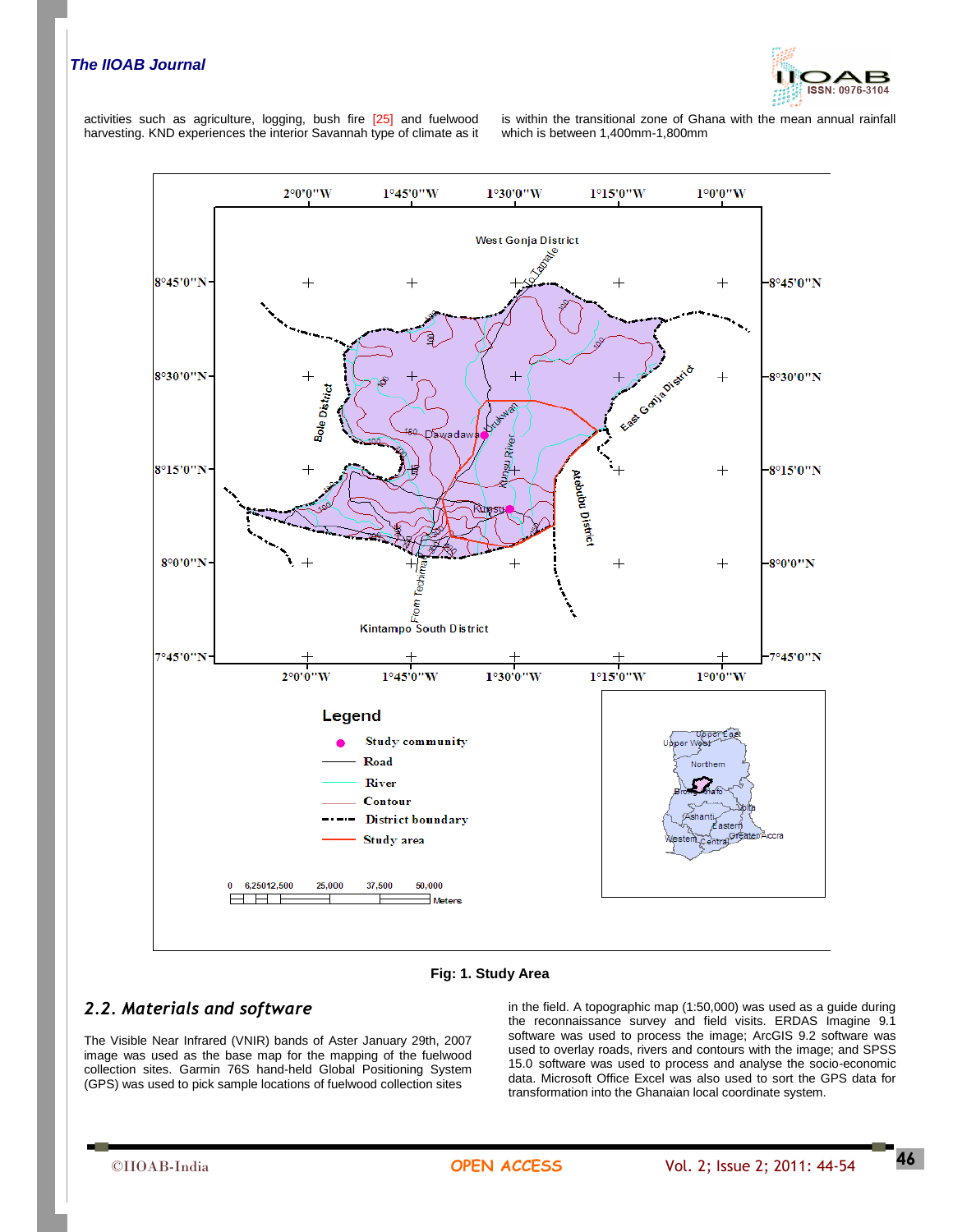# *2.3. Sampling*

Dawadawa and Kunsu are leading commercial fuelwood producing communities in the district [24] and were also purposively sampled because they were easily accessible by road at the time of the research. Each study community was stratified in order to have a representative sample. Major roads and paths were used as boundaries of the strata. Individual fuelwood collectors were purposively selected since commercial fuelwood collection was not carried out by everyone in the communities. The number of the respondents was determined by willingness of commercial fuelwood collectors to be interviewed because of the illegal nature of their activities and the time that was available for the research. In all, sixty commercial fuelwood collectors were interviewed in each community.

### *2.4. Focus group discussion and participatory mapping*

A focus group of eight people was engaged in a discussion, centred on the identification of the major factors affecting commercial fuelwood collection in each community and mapping of the fuelwood collection sites. The fuelwood collection sites were mapped using participatory mapping whereby fuelwood collectors in each community identified and sketched areas where they collect wood. The mapping was done on geo-referenced Aster-2007 image overlaid with roads and boundaries of the study communities to improve the identification of the fuelwood collection sites. Participants mapped areas where preferred trees for fuelwood were completely harvested and areas that were being harvested at the time of the data collection. Participants referred to the distance from the settlements and rivers (Urukwan and Kunsu) to the collection areas. They also made reference to Tamale Techiman trunk road, Kintampo-Kunsu road, and neighbouring villages such as Attakura, and Kawumpe, Meawani and Adomano.

Two participants from the focus group were engaged in a field validation, which took the form of a mobile interview, through the fuelwood collection areas. The geographic locations of sample fuelwood collection sites were recorded using Garmin GPS 76S in order to validate the mapped areas.

### *2.6. Interviews and key informant discussions*

Face-to-face interviews were conducted for fuelwood collectors in each community. Respondents were asked among other questions to rank the factors identified by the focus group discussions. Pair-wise ranking was used.

### *2.7. Data analysis*

Weights were assigned to the ranks **[Table–1]** and used for statistical analysis in Statistical Package for Social Scientists (SPSS). The weights were assigned based on rank reversal. The most important factor by rank was assigned the highest weight while the least important factor was assigned the least weight. The mean weights, standard deviation, minimum and maximum weights of each factor were computed. The final ranking was done based on mean weight. The standard deviation, minimum and maximum weights served as explanatory variables. The greater the mean weight of a factor, the more it affects fuelwood collection. The factor with the greatest mean weight was ranked 1; meaning the most important factor affecting fuelwood collection and the factor with the least mean weight was ranked 6 meaning the least important factor affecting fuelwood collection



The fuelwood collection site map was scanned and geo-referenced in ArcMap. The boundaries of the collection sites were digitized onscreen. The boundaries together with the sample points were overlaid on the image.

#### **Table: 1. Ranks and weights of factors affecting fuelwood collection**

| Rank | <b>Weight Assigned</b> |
|------|------------------------|
|      |                        |
|      |                        |
|      |                        |
|      |                        |
|      |                        |
|      |                        |

# **[III] RESULTS**

### *3.1. Demographic characteristics of respondents*

The major age group involved in commercial fuelwood collection in the communities is 30-39 years and constituted 50% and 43% of the respondents in Dawadawa and Kunsu respectively **[Figure–2]**. It is also evident from Fig. 2 that a number of respondents are of ages between 40 and 49 in both communities also engaged in commercial fuelwood collection. There were no collectors below 20 years.

The major source of income of commercial fuelwood collectors is fuelwood sale, 95% in Dawadawa and 92% in Kunsu **[Figure–3]**. Farming is a major source of income to 5% and 8% of the respondents in Dawadawa and Kunsu respectively, with fuelwood sale as a supplementary source. In Dawadawa, 70% of the respondents either had little or no formal education as compared to 80% in Kunsu. The rest of the respondents in both communities had either primary or Junior Secondary/Middle school education **[Figure–4]**.



**Fig: 2. Age distribution of FW collectors**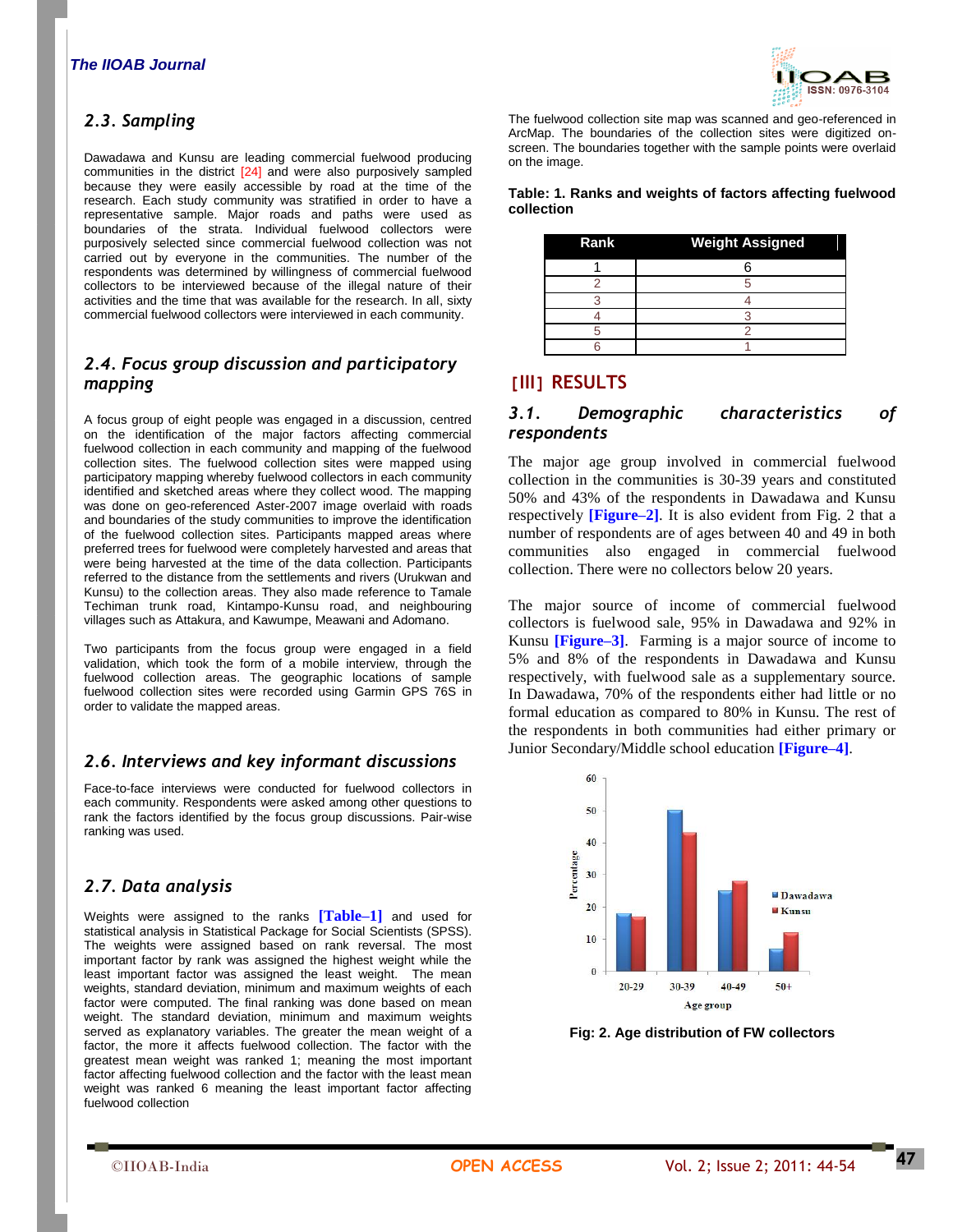

**Fig: 3. Sources of income of FW collectors**



**Fig: 4. Educational level FW collectors**



### *3.2. Commercial fuelwood collection sites*

Commercial fuelwood collection sites between the period 2000 and 2007 were studied **[Figure–5; Plate–1, Plate–2, Plate–3 & Plate–4]**. In the case of Dawadawa, collection site A was exhausted of harvestable preferred tree species **[Plate– 1]**, site B **[Plate–2]** which is about 10km from the settlement still had few harvestable species and site C **[Plates–3 & 4]** which is about 20km **[Figure–6]** had a high density of harvestable preferred species. Site A and B **[Figure–5]** were dominated by *Afromosia spp*., *Nuclea latifolia*, *Ceiba pentandra*, *Adansonia digitata*, *Mitrogyna spp*., *Danialla olivery*, etc., which are not preferred species for commercial fuelwood **[Plates–1 and 2]**. Though, site A was exhausted of harvestable preferred species for commercial purposes, some domestic fuelwood collectors were found harvesting wood there **[Plate–1]**.

In Kunsu, respondents did not separate areas exhausted of harvestable preferred tree species from areas still dominated by harvestable preferred tree species since such areas do not exist in isolation as in the case of Dawadawa. Commercial fuelwood collectors collected fuelwood within 10km from the settlements **[Figure–6]**. Preferred tree species for commercial fuelwood collection in the study communities include *Lophira lanceolata, Pseudocedrela kotchyi, Albizia coriaria, Vitellaris paradoxa, Pterocarpus erinaceus, Anogeissus leiocarpus and Erthrophyleum guineensis.* 



| Plate: 1. | <b>FW collection site-A</b> |
|-----------|-----------------------------|
| Plate: 2. | <b>FW collection site-B</b> |
| Plate: 3. | <b>FW collection site-C</b> |
| Plate: 4. | <b>FW collection site-C</b> |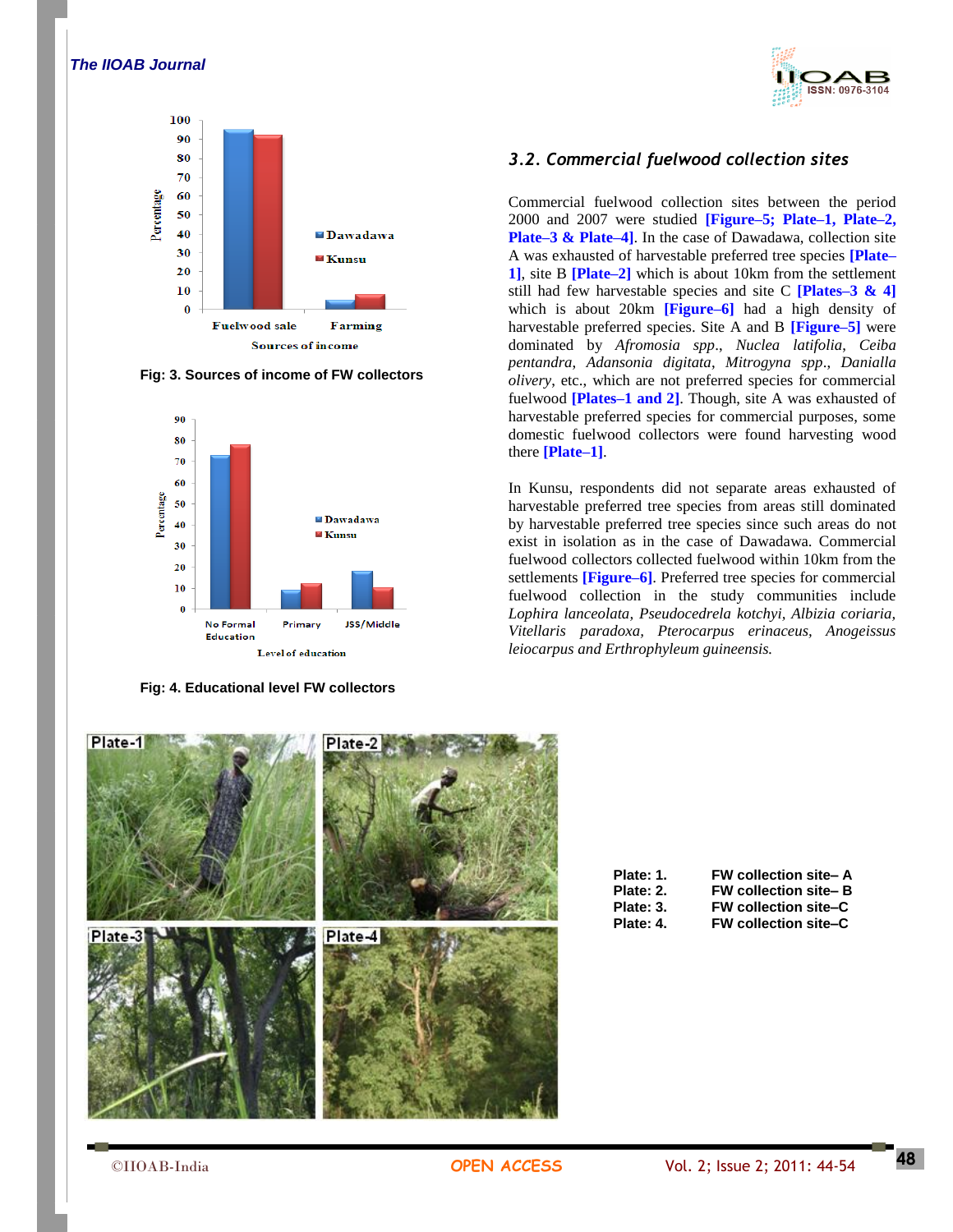



**Fig: 5. Fuelwood collection site map**

# *3.3. Factors affecting fuelwood collection*

With the exception of poor roads, topography, slash and burn farming, and land tenure, the rest of the factors affecting commercial fuelwood collection are the same for the two communities **[Table–2]**. Land tenure and poor roads were not listed in Dawadawa as topography and slash and burn farming practice were not also listed in Kunsu.

Low producer price of fuelwood and poverty were ranked first and second respectively in Dawadawa **[Table–3]**. The mean weight of low producer price is marginally higher than that of poverty by 0.24 while the standard deviation is lower by 0.233. Bushfire is ranked least with a mean weight of 2.22 and standard deviation of 0.948. Slash and burn farming practices with the largest standard deviation of 1.203 is ranked fifth.

|  |  |  | Table: 2. Factors affecting commercial fuelwood collection |  |  |
|--|--|--|------------------------------------------------------------|--|--|
|--|--|--|------------------------------------------------------------|--|--|

| Factor                 | <b>Community</b> | Effect of factor on fuelwood collection                          |
|------------------------|------------------|------------------------------------------------------------------|
| Low producer price for | Dawadawa and     | It leads to overexploitation of the woodlands.                   |
| fuelwood               | Kunsu            |                                                                  |
| Poverty                | Dawadawa and     | It leads to over exploitation of woodlands.                      |
|                        | Kunsu            |                                                                  |
| Topography             | Dawadawa         | Increase cost of fuelwood collection during rainy season.        |
| <b>Rivers</b>          | Dawadawa and     | Reduce access to collection areas, increase cost of fuelwood     |
|                        | Kunsu            | collection during rainy season                                   |
| Slash and burn farming | Dawadawa         | Impediment to sustainable fuelwood collection as it destroys the |
|                        |                  | woody yegetation.                                                |
| Frequent bushfire      | Dawadawa and     | Impediment to sustainable fuelwood collection, a disincentive to |
|                        | Kunsu            | establishment of fuelwood plantations                            |
| Poor Roads             | Kunsu            | Inaccessibility to fuelwood markets.                             |
| Land tenure            | Kunsu            | Impediment in terms of access to wood resource and planting      |
|                        |                  | of trees on rented lands and management of trees.                |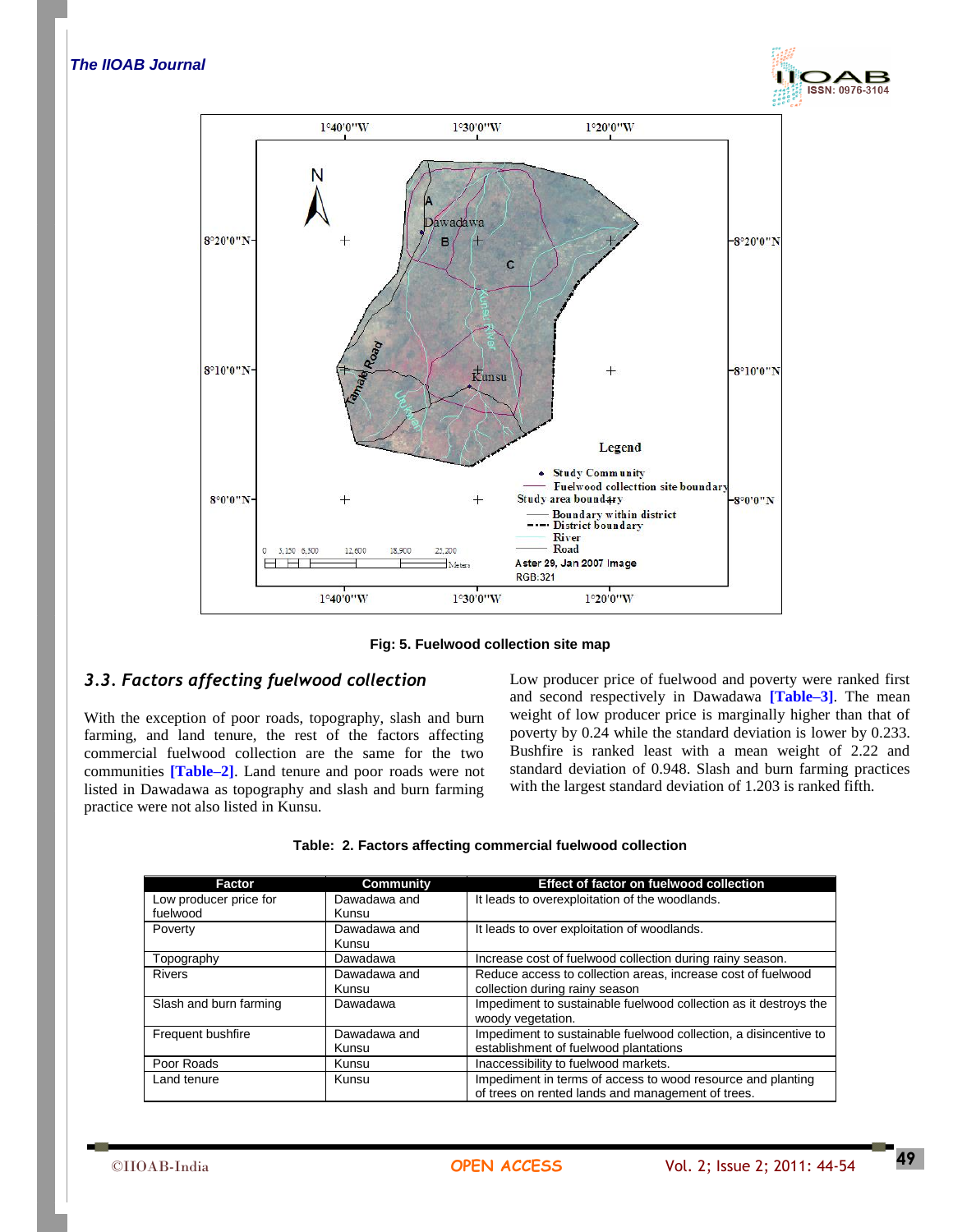





| <b>Factors</b>                    | Weights |     |      | Std. Dev | <b>Rank</b> |
|-----------------------------------|---------|-----|------|----------|-------------|
|                                   | Min     | Max | Mean |          |             |
| Low producer price of<br>fuelwood |         | 6   | 5.68 | 0.539    |             |
| Poverty                           |         | 6   | 5.44 | 0.772    |             |
| Topography                        | 3       | 6   | 4.51 | 0.917    |             |
| <b>Rivers</b>                     |         | 6   | 4.05 | 0.818    |             |
| Slash and burn farming            |         | 6   | 4.00 | 1.203    |             |
| <b>Bushfire</b>                   |         |     | 2.22 | 0.948    |             |

#### **Table: 3. Statistics of factors identified in Dawadawa**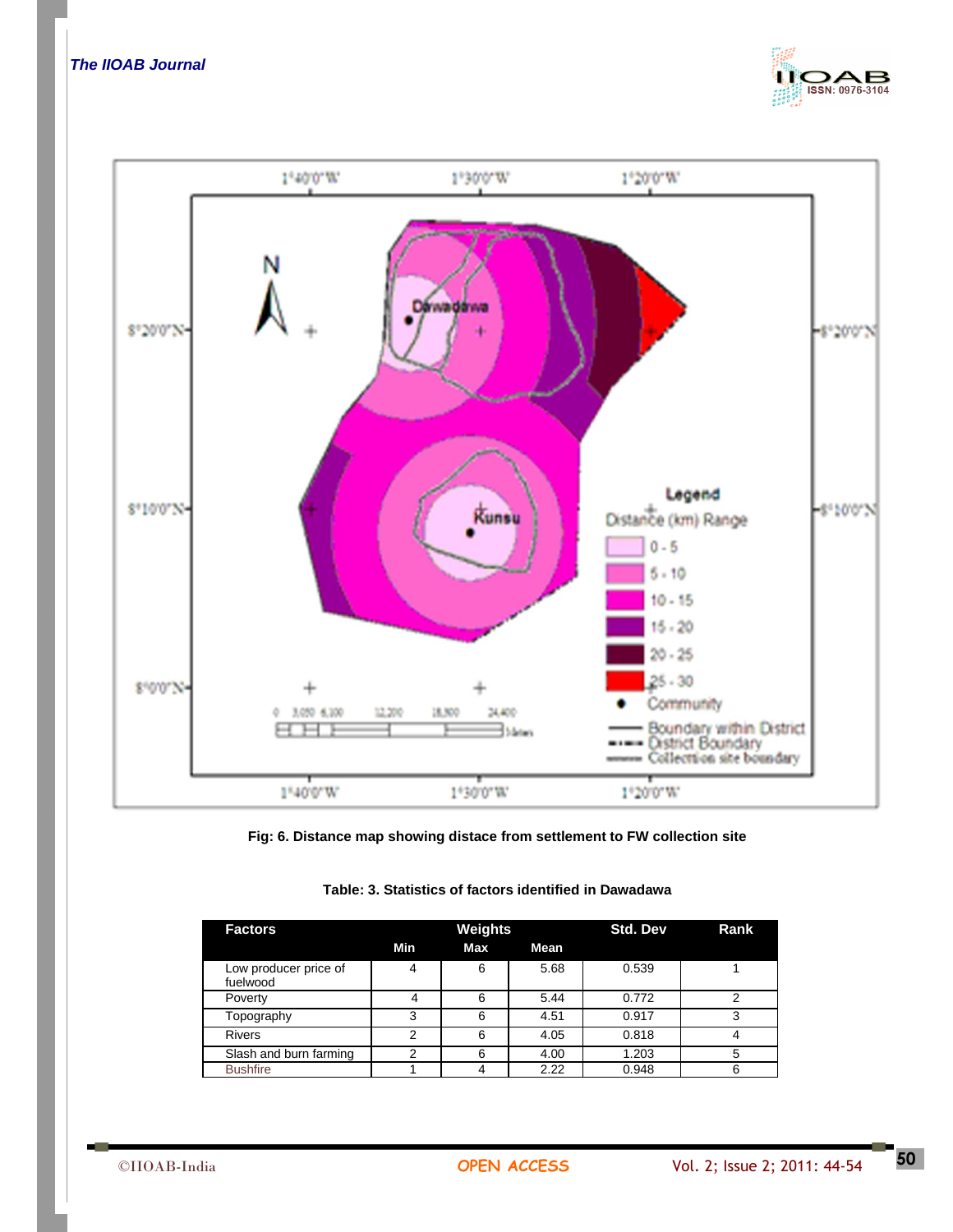

Land tenure was ranked as the most important factor affecting commercial fuelwood collection with the highest mean weight of 5.75 and a standard deviation of 0.439 in Kunsu **[Table–4]**. Bushfire was ranked the least factor with a mean weight of 1.42 and standard deviation of 0.675.

| <b>Factors</b>                 | Min | Weights<br>Max | Std.<br>Dev | Rank  |  |
|--------------------------------|-----|----------------|-------------|-------|--|
| Land tenure                    |     |                | 5.75        | 0.439 |  |
| Poverty                        |     |                | 5.54        | 0.625 |  |
| Low producer price of fuelwood |     |                | 4.51        | 0.917 |  |
| Roads                          |     |                | 3.27        | 0.827 |  |
| <b>Rivers</b>                  |     |                | 2.17        | 0.699 |  |
| <b>Bushfire</b>                |     |                | 1.42        | 0.675 |  |

#### **Table: 4. Statistics of factors identified in Kunsu**

# **[IV] DISCUSSION**

### *4.1. Commercial fuelwood collection sites*

Fuelwood is collected from woodlands in Dawadawa which are as far as 20 km from settlements. Collections sites in Dawadawa extend over large tracks of woodlands with current collection sites concentrated in the eastern part where preferred species are still abundant. Twenty (20) kilometre from settlement to collection sites in Dawadawa is considered a long distance [26]. It is a source of concern not only to the collectors but also management of the traditional energy sub-sector in Ghana since long distance from settlements to collection sites is a yardstick for fuelwood scarcity [26, 27]. Also some fuelwood collection sites are less than 10 km to the district boundary of Attebubu District which has the possibility of initiating conflict as collectors get closer to the district boundary.

### *4.2. Factors affecting fuelwood collection*

Bush fire, and slash and burn farming practices were ranked low though these factors are noted for their devastating effects on woodlands in the study area. It is attributable to the fact that some fuelwood collectors were also farmers and did not agree that slash and burn farming destroys woodlands. This assertion is affirmed by the fact that, slash and burn farming has the highest standard deviation of 1.203 signifying a divided opinion in the ranking. Slash and burn farming was not identified in Kunsu though the practice goes on there and is because wood resource is abundant in Kunsu such that commercial fuelwood collectors do not realise its effects on sustainable fuelwood collection.

### *4.2.1. Land tenure system*

Land tenure system was ranked first with the least standard deviation of 0.439 signifying agreement in the opinions of the respondents that land tenure system is really the most dominant factor affecting commercial fuelwood collection in Kunsu.

Contrary to what was expected, it was not listed among the factors affecting commercial fuelwood collection in Dawadawa. This is ascribed to the perspective from which fuelwood collectors view land tenure in relation to woodland use and the land tenure system practised in each community. In terms of access to woodland, land tenure poses little difficulty to commercial fuelwood collectors once they are willing to pay for the woodland. In terms of sustainable fuelwood collection, it poses serious difficulties because land tenure system in Dawadawa does not ensure sustainable tree harvesting, such as enforcement of restrictions on sizes of trees to be harvested. The danger of such tenure system is that it leads to overexploitation of woodlands for commercial fuelwood collection as in Dawadawa. In Dawadawa, woodland is entrusted to the chief and he enjoys direct monetary benefits from renting the woodlands to commercial fuelwood collectors. Access to woodland is more or less open to them once they agree to pay the required tribute to the chief as rent. Thus it is expected that the chief takes responsibility of ensuring sustainability of the woodland such as restrictions on the type and size of trees to harvest [28]. Unfortunately, commercial fuelwood collectors do not have any motivation for sustainable harvesting because they rent the woodlands and this attitude begs enforcement of restriction on sizes of trees harvested for commercial fuelwood [29]. Land tenure system makes access to woodlands easy for commercial fuelwood collectors in Dawadawa and this explains why land tenure was not mentioned as a factor affecting commercial fuelwood collection. In Kunsu, woodland is entrusted to households who enjoy direct monetary benefits from renting woodlands to commercial fuelwood collectors. It is easy to enforce restrictions on access to woodlands because many people have interest to protect woodlands since they enjoy direct benefits from woodlands. Commercial fuelwood collectors are restricted to the number and size of tree species to harvest. These restrictions make access to woodland difficult for the migrant landless commercial fuelwood collectors and accounts for the ranking of land tenure system as the most important factor in Kunsu.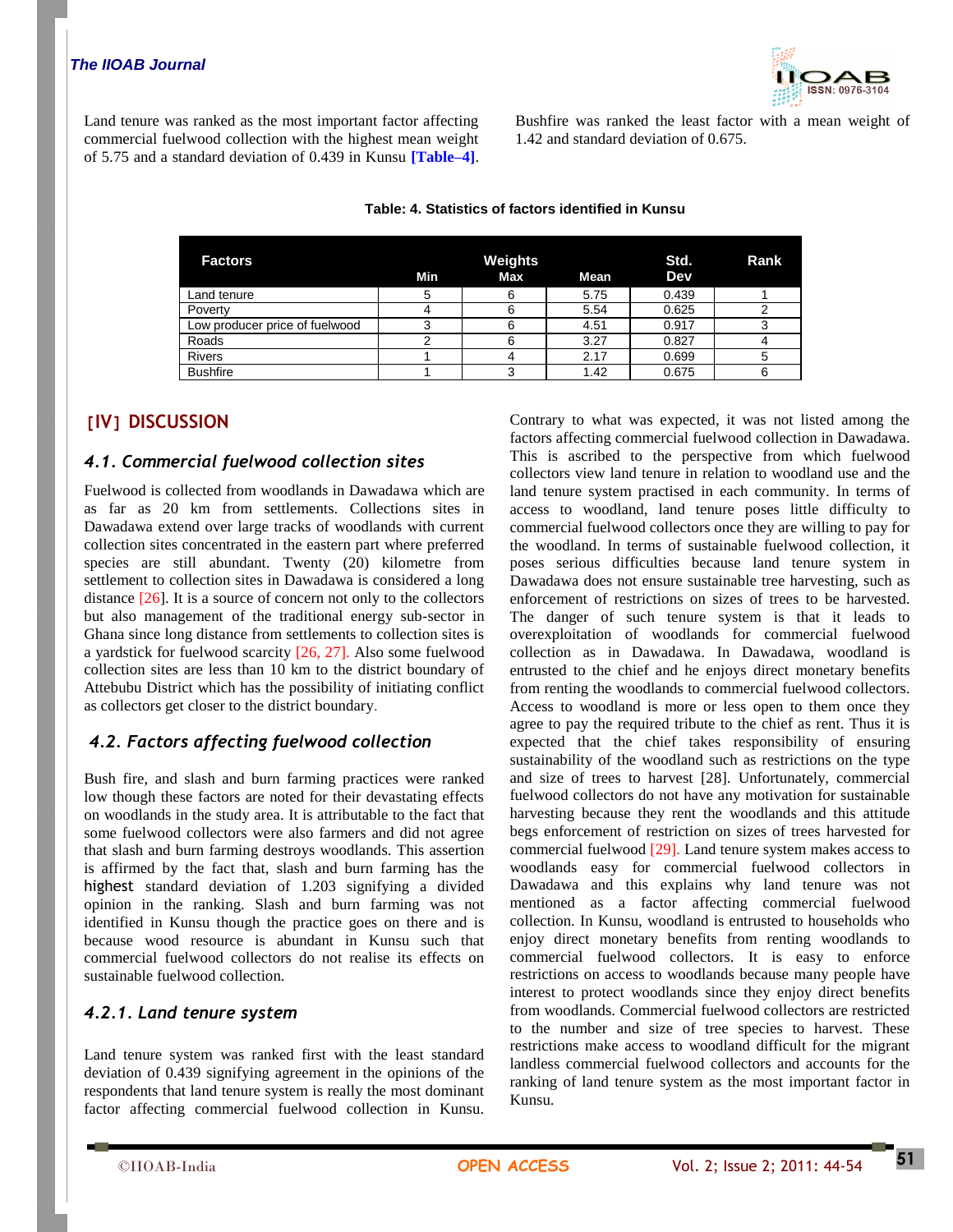The land tenure system practised in Kunsu ensures sustainability of woodlands whereas that of Dawadawa does not. It is therefore clear that land tenure is an important factor through which people gain access to land and natural resources. Though it poses some level of difficulties in accessing wood resource in Kunsu and elsewhere [30], it ensures sustainable harvesting of wood.

# *4.2.2. Poverty*

Most of the fuelwood collectors are poor and find it difficult to make ends meet on daily basis. The urban wholesalers capitalise on it and offer low producer-price for fuelwood. The poverty situation of the collectors makes it difficult for them to reject such undeserving prices offered by the urban wholesalers. The implication is that fuelwood collectors continue to work for hand-to-mouth and are not encouraged to establish private fuelwood plantations. Consequently fuelwood collectors continuously depend on the natural woodland and greatly contributing to the degradation of woodland as demonstrated in Dawadawa.

# *4.2.3. Low producer price of fuelwood*

The ranking of low producer-price of fuelwood first and third in Dawadawa and Kunsu respectively shows the low economic benefits derived from commercial fuelwood collection. It indicates that fuelwood collection is not yielding the expected economic benefit. This has a negative implication on the sustainability of the woodlands in terms of protecting the woodlands against annual bush fires.

In Dawadawa for instance, for renting a chainsaw per operation, the fuelwood collector pays US\$35.00, one-third of this amount is meant for fuel to operate the chainsaw, another one-third for maintenance of the chainsaw and the rest is meant for the labour of the chainsaw operator. The activities covered by the US\$35.00 constitute a set of fuelwood harvesting operation. One harvesting operation yields an average of 100 bags of fuelwood depending on the type of three species and the expertise of the fuelwood collector. For every ten bags of fuelwood produced, one bag (US\$3.00) is given to the chief as rent for the woodland. Therefore, for one harvesting operation (100 bags of fuelwood), the total rent is US\$30.00 To transport a bag of fuelwood from the collection point to the sale point, it costs on the average US\$1.00 depending on the topography of the terrain, the season of the year and the distance between the collection and the sale points. The total cost of transport per a harvesting operation becomes US\$100.00. The time and energy spent by the fuelwood collector is estimated to worth US\$ 1.00 for every bag of fuelwood produced. For the 100 bags of fuelwood produced per operation, the total time and energy spent is worth US\$ 100.00. This brings the total cost of production to US\$265.00 (US\$35.00 + US\$30.00 + US\$100.00 + US\$100.00) for one harvesting operation. If a bag of fuelwood is sold for US\$3.00, then the total revenue generated



for harvesting operation amounts to US\$ 300.00 resulting in a profit of US\$35.00 for a harvesting operation. This means that the producer profit per bag is US\$0.35. A similar analysis applies to Kunsu. These expenses make producer-price of US\$3.00 in Dawadawa and US\$2.00 in Kunsu for a 46 kg bag of fuelwood worthless. These prices are far below the average prices of \$8.00, \$9.00 and \$10.00 for the same quantity of fuelwood in the urban markets in Tamale, Kumasi, and Accra respectively. Evidence from field observation shows that the low producer price is due to lack of policy to regulate the prices of fuelwood nationwide; partly because fuelwood collectors in the study area do not have any recognised group to press home their needs. The fact that commercial fuelwood collectors do not have recognised groups has negative implications on the enforcement of conservation regulations because it is more difficult to monitor an individual than a group.

# *4.2.4. Topography and poor roads*

Among the biophysical factors, topography was ranked the most important factor for commercial fuelwood collection in Dawadawa because of the flat nature of the terrain  $(0 - 2\%)$ slope). Topography was not mentioned in Kunsu because there were alternative collection sites in times of floods. Flooding affects fuelwood collection since it denies fuelwood collector's access to collection sites.

The quality, density and length of roads to market centres are critical to the profitability of commercial fuelwood collection. The roads facilitate fuelwood transportation to market centres in the urban areas. It is ranked fourth among the factors affecting fuelwood collection in Kunsu. This is due to the deplorable state of the main Kunsu-Kintampo road which limits access to the nearest urban centre (Kintampo). The effect of the poor state of the road is translated into low producer-price for fuelwood in Kunsu; since it becomes difficult for vehicles to convey fuelwood from Kunsu to Kintampo for onward transportation to Kumasi and Accra. Poor roads were not identified in Dawadawa because the community is linked to the market centres by the Tamale–Techiman highway which facilitates the transportation of fuelwood.

# **[V] CONCLUSION**

Fuelwood collection is a major source of livelihood for commercial fuelwood collectors at KND. Land tenure can be an incentive or a disincentive in woodland management for fuelwood collection.Woodlands in Dawadawa are under severe pressure to support livelihoods of commercial fuelwood collectors since the land tenure system does not ensure sustainable harvesting of wood. Woodlands are managed sustainably in Kunsu compared to Dawadawa due to effective tenure system that is practised in Kunsu. The land tenure system and low producer price of fuelwood are major disincentives to the establishment of private plantations to supplement diminishing natural woodlands in the study area.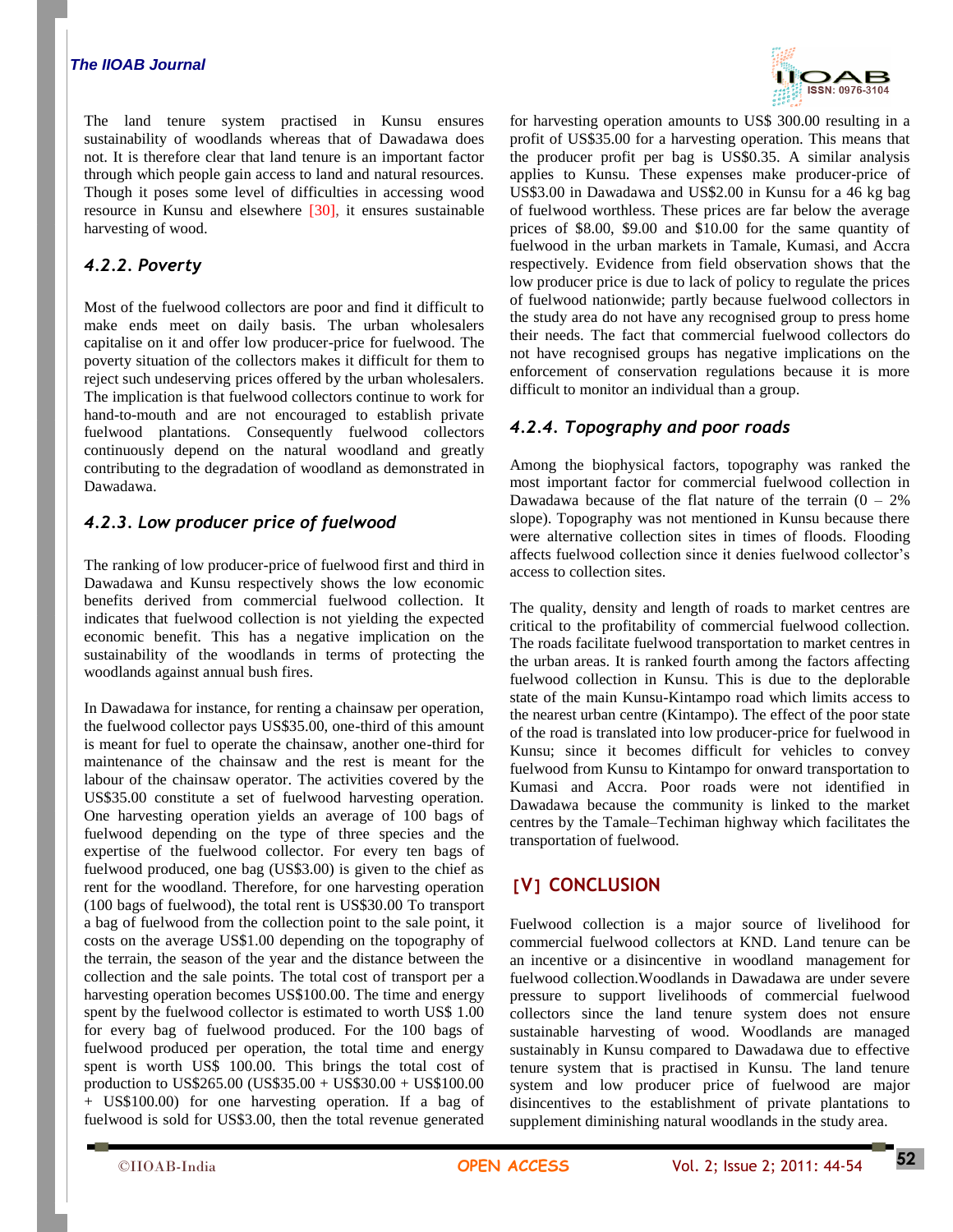#### **FINANCIAL DISCLOSURE**

Finances so far are borne by authors and subsequent expenses will still be borne by authors.

# **REFERENCES**

- [1] FAO. [2005] State of the world's forests. United Nations Food and Agriculture Organization (FAO), Rome, Italy.
- [2] Trossero MA. [2002] Wood energy: The way ahead. *Unasylva* 53 (3): 3–9.
- [3] Madubansi M, Shackleton CM. [2007] Changes in fuelwood use and selection following electrification in the Bushbuckridge lowveld, South Africa. *Journal of Environment and Management* 83: 416–426.
- [4] Naughton-Treves L, Kammen DM, Chapman C. [2007] Burning biodiversity: Woody biomass use by commercial and subsistence groups in western Uganda's forests. *Biological Conservation* 134: 232–241.
- [5] Brouwer R, Falcao MP. [2004] Wood fuel consumption in Maputo, Mozambique. *Biomass and Bioenergy* 27: 233– 245.
- [6] Nagothu US. [2000] Woodfuel and fodder extraction and deforestation: mainstream views in India discussed on the basis of data from semi-arid region of Rajasthan. *Geoforum* 32: 319–332.
- [7] Arnold M. & Persson R. [2003] Reassessing fuelwood situation in developing countries. *International Forestry review*, 5: 379–383
- [8] Chambwera M, Folmer H. [2007] Fuel switching in Harare: An almost ideal demand system approach. *Energy Policy* 35: 2538–2548
- [9] Ffolliott PF, Brooks KN, Gregersen HM, Lundgen AL. [1995] Dryland Forestry: Planting and Management. New York: John Wiley & Sons.
- [10] UN. [2007] Africa and the Millennium Development Goals. UN Department of Public Information.
- [11] Energy Commission of Ghana. [2006] Strategic National Energy Plan 2006–2020, Annex IV: Woodfuels and Renewables. Jadal Print, Accra.
- [12] Mahapatra AK, Mitchell CP. [1999] Biofuel consumption, deforestation, and farm level tree growing in rural India. *Biomass and Bioenergy* 17: 291–303.
- [13] Lefevre T, Todoc JL, Timilsina GR. [1997] The role of wood energy in Asia. Centre for Energy-Environment Research and Development, Asian Institute of Technology Bangkok, Thailand.
- [14] Ouedraogo B. [2006] Household energy preferences for cooking in urban Ouagadougou,Burkina Faso. *Energy Policy* 34: 3787–3795.
- [15] Chambwera M. [2004] Economic analysis of urban fuelwood demand: the case of Zimbabwe. PhD thesis, Wageningen University, The Netherlands.
- [16] Wunder S. [2000] The Economics of deforestation: The example of Ecuador. Macmillan Press Ltd.



- [17] Coomes OT, Burt GJ. [2001] Peasant charcoal production in the Peruvian Amazon: rainforest use and economic reliance. *Forest Ecology and Management* 140: 39**–**50.
- [18] Abbot JIO, Mace R. [1999] Managing Protected Woodlands: Fuelwood Collection and Law Enforcement in Lake Malawi National Park. *Conservation Biology* 13 (2): 418–421.
- [19] Songsore J. [2003] Regional development in Ghana: The theory and reality. Woeli Publishing Services, Accra New Town FAO 2001;
- [20] FAO. [2001] Forest resources assessment 2000. FAO, Rome.
- [21] Yevich R, Logan JA. [2003].An Assessment of Biofuel use and Burning of Agricultural Waste in the Developing World. *Global Biogeochemical Cycles* 17(4): 1095. doi:10.1029/2002GB001952.
- [22] UN Energy. [2006] Assessing policy options for increasing the use of renewable energy for sustainable development: modelling energy scenarios for Ghana. New York, NY, USA.
- [23] Amanor KS. [2003] Natural and Cultural Assets and Participatory Forest Management in West Africa (*International Conference on Natural Assets, Paper 8, Philippines*).
- [24] MLRDE [2006] Ministry of Local Govt., Rural Development and Environment, Maks Publications and Media. (http://www.ghanadistricts.com/districts/?news&r=10&\_= 37)
- [25] Pabi O. [2007] Understanding land use/cover change process for land and environmental resources use management policy in Ghana. *GeoJournal* 68: 369–383.
- [26] Miah D, Ahmed R, & Uddin MB. [2003] Biomass fuel use by the rural households in Chittagong region, Banglades. *Biomass and Bioenergy* 24: 277– 283.
- [27] Bembridge TJ, Tarlton JE. [1990] Woodfuel in Ciskei: A Headload Study. *South African Forestry Journal* 154: 88– 98.
- [28] Barrow E, Clarke J, Grundy I, Jones K, Tessema Y. [2002] Analysis of stakeholder power and responsibilities in community involvement in forestry management in Eastern and Southern Africa. IUCN, Eastern Africa
- [29] DFID. [2005] Survey of perceptions among key decisionmakers of environmental issues in the transitional zone of Ghana. Annex G of the Final Technical Report of project R8258.
- [30] McCrary JK. Walsh B. [2005] Hammett, *A.L. Forest Ecology and Management* 205: 299 **–** 309.